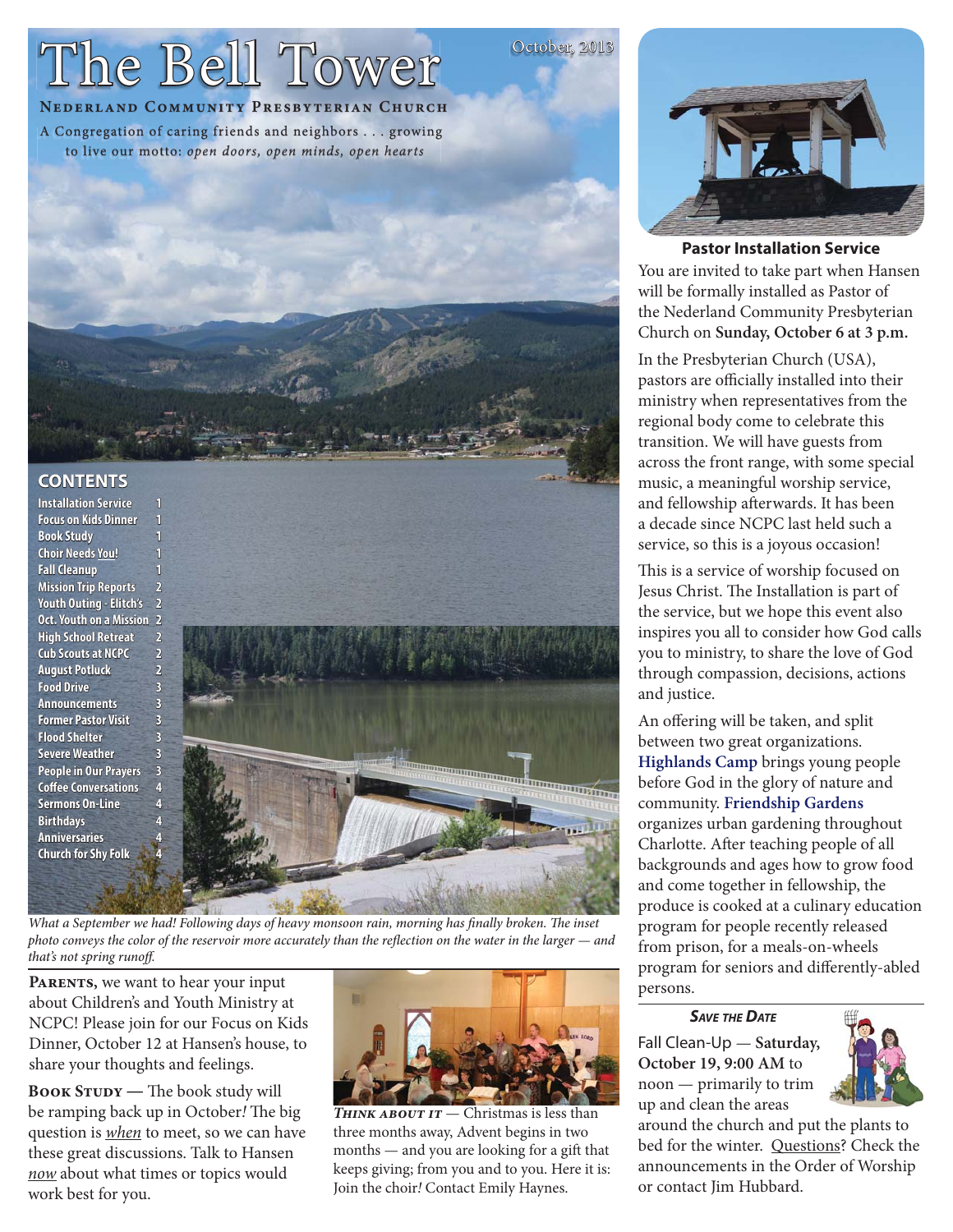



Mission trip was awesome. I had lots of fun. The best part was when I went fishing with Denis.



 $\Psi$ l also loved planting the 基底 **the trees.** 

Mission trip had lots and lots of fun stuff, but we also worked very hard.

We also saw a deer eating next



to our cabin.

**ESSENTENT SURFERIT SURFERIT SURFERIT SURFERIT SURFERIT SURFERIT SURFERIT SURFERIT SURFERIT SURFERIT SURFERIT SU**<br>TELEVISION SURFERIT SURFERIT SURFERIT SURFERIT SURFERIT SURFERIT SURFERIT SURFERIT SURFERIT SURFERIT SURFERI

Wes, Allison, Hansen, Katie, Mark and I went on the mission trip.

First, we went to a church to get everything in order. Then we drove to the place we would be staying. It was a long trip.

When we got everything ready in the cabins we went to the armory. That night they put up the bouncy houses. They were very fun and that's one way I met some kids.

When we were getting ready for bed the girls cabin had a sleeping bag fight. We would get into our sleeping bag and dog



**Pssst!** Your photo(s) of youth activities *could* be here. And you have to take them and turn them in to the newsletter. Folks are more likely to support activities that they know more about. **Th at's a Tip. Get it?**

**CUB SCOUTS** meets every Tuesday for different dens. The regular Pack meeting is the second Tuesday of the month.

We offer Cub Scouts for grades 1st through 5th right now. For information on joining please contact Terry Olson at

TOlson@bch.org. He is Pack leader for Pack 170.

**It's Popcorn sales time!**  You will see the Cub Scouts around town for

the next few weeks selling popcorn to support the troop. 70% of all popcorn sales goes straight to Cub Scouts. If you would like more information or to sign up for popcorn, please contact Barbara Hardt at 303-810-5409 or fill out the form on the table below the Cub Scouts board.

pile on each other. Then we went to bed because we would have a busy day the next day.

We helped lots of people. We stained church walkways and sheds. We cleared paths for skiing. We planted trees and helped a park that was very nice. We helped people but they would not know who or how we did it.

I met some very nice people there who didn't know me but they still accepted me with them and I had lots of fun. Some people complained about working but over all I think everyone had a fun time.

I hope I go next year and I hope that the people I met this year will be there next year. I have never really felt like I was making a difference but on the mission trip I did. When I came back my friends asked how it was. I told them the work we did and they were grossed out that I did work willingly. Not me though. I thought helping and working was the best part. I loved it all and want to go again next year. —Mary Melander

> *The more a child is valued, the better his values will be.* — Amish Proverb





**A Potluck Welcoming** Rev. Hansen Wendlandt to NCPC was well attended on August 18 following the worship service. If you went home hungry it wasn't for lack of food

**Fellowship** following the worship service presents an on-going need and opportunity for hosting. A clipboard



Youth, we are going to **Elitch Gardens on October 5!** Our tickets are much cheaper than normal (\$21, scholarships available), but we do need to know if you are coming, so we can arrange for drivers. **Talk to Hansen or Mark Haynes**, if you are interested.

**YOUTH ON A MISSION** – When the flood hit, we all wanted to help. Well, now is the time to get a little dirty and help out our neighbors. Join us on Oct 12/13, to travel to Allenspark for a flood response outreach event!

After working, we will share dinner with parents at Hansen's house, and brainstorm about what's next for the Youth Group and for Children's Ministry at NCPC!

Join to hear stories of adventure, faith & strength, and to offer your own story as part of what God hopes for us all…

**High School Retreat** November 1-3, at Highlands Camp, with **youth from all over Colorado!**

Cost is \$120 — **scholarships available**  and the deadline to sign up is October 20. Ask Hansen for a sign-up form.





with sign-up sheet is in the fellowship hall. Please consider hosting. Cookies, tea and coffee are in the kitchen.

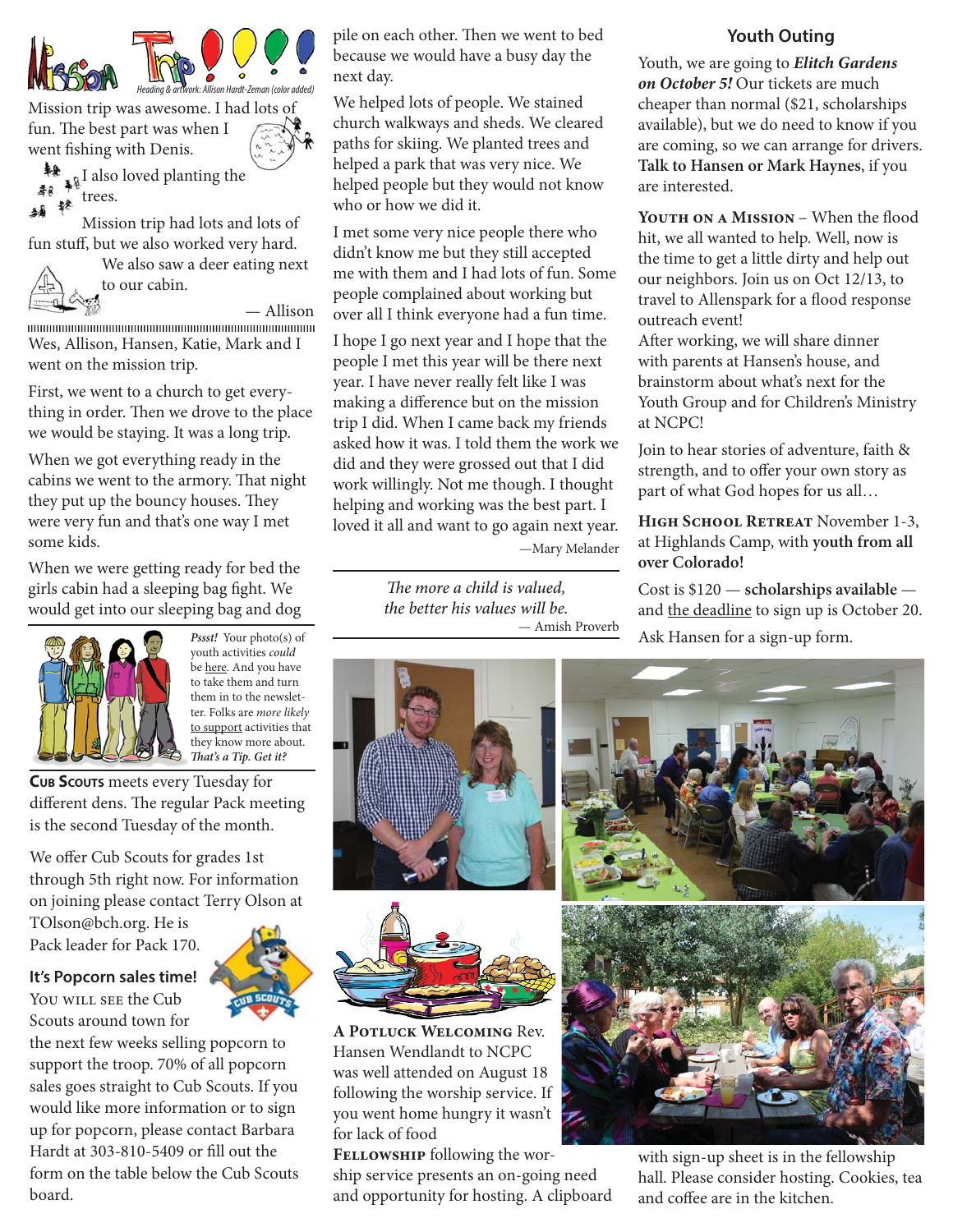#### **THANKS FOR YOUR SUPPORT**

**The Never Ending** Food Drive is just that: never ending. It just keeps going on and on and folks have been bringing food every week to be passed on to the

Nederland Food Panty.



get to church? Ask someone to remind you. Put a sticky note reminder on your door or the steering wheel of your car. Come a half hour early to church; then if you do forget there's time to run home and get the food you meant to bring; and if you don't forget there's extra time to visit with friends, help greet folks arriving at church or help the hosts set up fellowship.

#### **ANNOUNCEMENTS**

**The Session will meet** on Sunday, October 20 following worship and fellowship.

**THE NOVEMBER NEWSLETTER deadline** is midnight Thursday, October 24. Contribute some news, photos . . . anything of interest to our congregation. **Blessings accrue** to those who contribute well before the deadline.

**HAVE YOU NOTICED** how many folks are enjoying Fellowship coffee after worship? We always need cheerful, willing hosts for this important church social time.

Please consider hosting. Nothing fancy is required. Cookies, coffee and tea are stocked in the kitchen. A sign-up sheet in on a clipboard in the fellowship hall. Contact Janet Turnburke if you have questions or concerns.



On Saturday, September 7, Rev. Allan H. Swan visited NCPC with his adult children. Allan was a shared pastor at NCPC and Valmont Presbyterian Church in the late 1950's. He came to Boulder to attend the 150th anniversary of Valmont church celebrated on Sunday, September 8.

#### **Food Pantry Supports Nederland Shelter**

During the time the shelter was opened in Nederland for flood victims, the Food Pantry volunteers provided significant assistance in setting up cots, preparing food and, primarily, in providing the food for those staying at the shelter. That is, at the time the shelter was opened there were no options for any outside agencies to bring food or other needed items to Nederland. Thus, to help fulfill the needs of those staying at the shelter, the Nederland Food Pantry, with the help of several members of NCPC, provided assistance in the form of food and support.

Also, with the road closures and some business suffering damage from the flooding, the demands on the Nederland

**Storms and flooding** cut a swath through northeastern Colorado in September and for a time the only access to lower elevations was through Black Hawk to Golden. Mountain residents now have access on the north through Gold Hill to Sunshine Canyon and on the south Hwy 46 (Golden Gate) to Golden. Some say there is access on Hwy 72 (above the washouts) to Gross Dam road to Flagstaff. Reports are that Boulder Canyon may be open by mid to late October, but Coal Creek (Hwy 72) may not open until late December. Some say this is optimistic.

The People in Our Prayers on the back of our Sunday Order of Worship has included "for those experiencing severe weather throughout our country" for several months. We now have a local Colorado experience of that severe weather.

Charles and Martha Ann Hogrefe, who visit and worship with us in the summer, have experienced it in Hattiesburg, Mississippi. Their church, Westminster Presbyterian, took a direct hit from a powerful tornado on Sunday, February 10, 2013. Martha Ann sent the photos below (soon after the event) and to



the right (reconstruction has begun). Martha Ann said, the building stood almost untouched for three months while we removed debris and got financing in order to begin

Food Pantry have increased. We're working with the Red Cross to get supplies, and we've submitted a grant to United Way to get some additional funding to help during this increased demand. Your past help and support for the Nederland Food Pantry has made it possible for us to step up in this time of need, and your continued help and support is needed now more than ever. Checks made out to the Nederland Food Pantry can be brought to the church, placed into my mail box, or put into the collection plate, and donated food items, especially cereal or those with protein, can be brought to the church or you can contact me to arrange for pickup. --

> — Dennis Whalen, Mission Elder Home 303.642.1435, Mobil 303.862.1501

repairs. When they returned from Colorado several weeks ago they found the roof being installed on the sanctuary and walls being rebuilt. They hope to be worshipping in the sanctuary by Christmas, but it may be another year before all activities can be resumed in the building.

In the meantime, Westminster has been welcomed by its neighbors at Parkway Heights United Methodist Church where it now meets. Martha Ann adds, how sweet it is when we work together in harmony! We pray that our cooperation will be a living testimony to our desire to follow Christ's commandment that we love one another. Amen!





Violet Aandres; Judy Anderson; Becky Binge; Shirley Filer; Frank Irwin; Megen Stadele; Joye Stanich; for those who are un-

able to worship with us on a regular basis; for those who are experiencing loss from recent rains and flooding in Colorado; for those serving in the military and for those experiencing severe weather throughout our country.